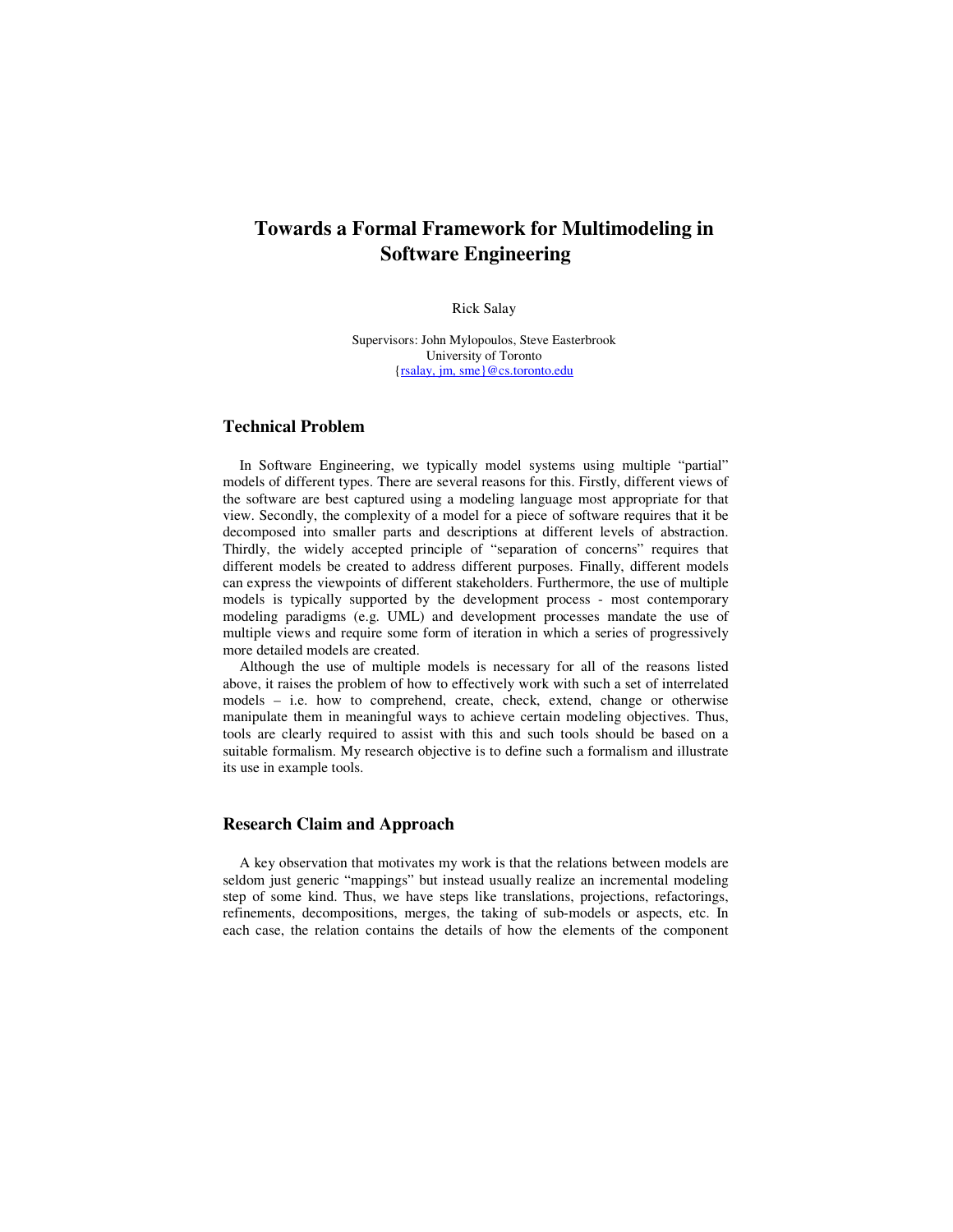#### 2 **Rick Salay**

models in the step are related<sup>1</sup>. These details constitute the syntactic and semantic aspects of a relation while the modeling step enacted by it is its "pragmatic" aspect.

In order to provide tool support for modeling with many models, a formalism is required that treats model relations and sets of interrelated models, including their pragmatic aspects, as first class entities that can be typed, characterized using metamodels, reasoned about and manipulated using operators. To achieve this I propose an approach with two key facets. Firstly, a set of interrelated models can be viewed as a kind of hierarchical model – a *multimodel*. Secondly, relations types can be classified using meta-types corresponding to the typical modeling steps that arise in software engineering. Together, these provide a unified framework in which to express modeling scenarios within software engineering. We now elaborate these facets further.

A metamodel can be used to define a relation type between model types by showing what element types are found in an instance of the relation type and how these are used to relate the elements of the related models. If we then define a hierarchical metamodel as consisting of metamodels for a set of model types and relation types between them (and possibly additional constraints), then an instance of this is a set of models and relations between them that conform to the metamodels. We call such a set, a *multimodel*, and this kind of metamodel defines a multimodel type. More generally, we can define an order hierarchy of models – elements such as "class", "component" and "state" are considered  $0<sup>th</sup>$  order models, models such as class diagrams and statecharts that consist of these elements and their relations are 1<sup>st</sup> order models, models consisting of  $1<sup>st</sup>$  order models and their relations are  $2<sup>nd</sup>$  order models, etc. Relations have a more complex "order arity". For example, the relation type that relates a class to its state chart is a  $(0, 1)$ -order relation since it relates  $0<sup>th</sup>$ order and 1<sup>st</sup>-order model while the sub-model relation that relates a class diagram to another that contains it is a  $(1,1)$ -order relation. An example of a  $(2,1)$ -order relation is one where a set of class diagrams with relations between them is related to another class diagram that represents their "merge." Thus, a multimodel can contain models and relations of different orders and provides the necessary richness to express the structure of a complex modeling scenario. In addition, the underlying constraint language (we use order sorted first order logic) allows for various types of reasoning including the checking of the static semantics, consistency checks between constituent models by checking the static semantics of relations, inference of relations from other relations, etc.

Since a multimodel is hierarchical, it naturally lends itself to different abstractions based on aggregation. We refer to an abstraction such as this as a *macromodel*. Thus, a macromodel is a graphical model whose elements denote models and whose edges denote model relations. Macromodels are useful both because they are convenient views of the structure of a multimodel and also because they can be used to specify a multimodel. The latter is achieved by considering some model/relation elements to be placeholders that denote future models/relations to be created and these are constrained by the indicated typing and their relations to other existing models. For example, a placeholder for a sequence diagram may indicate that it must reference

<sup>&</sup>lt;sup>1</sup> Note that many of these steps are not "transformations" because the result model cannot be generated from the source model, but they are generally directed relations.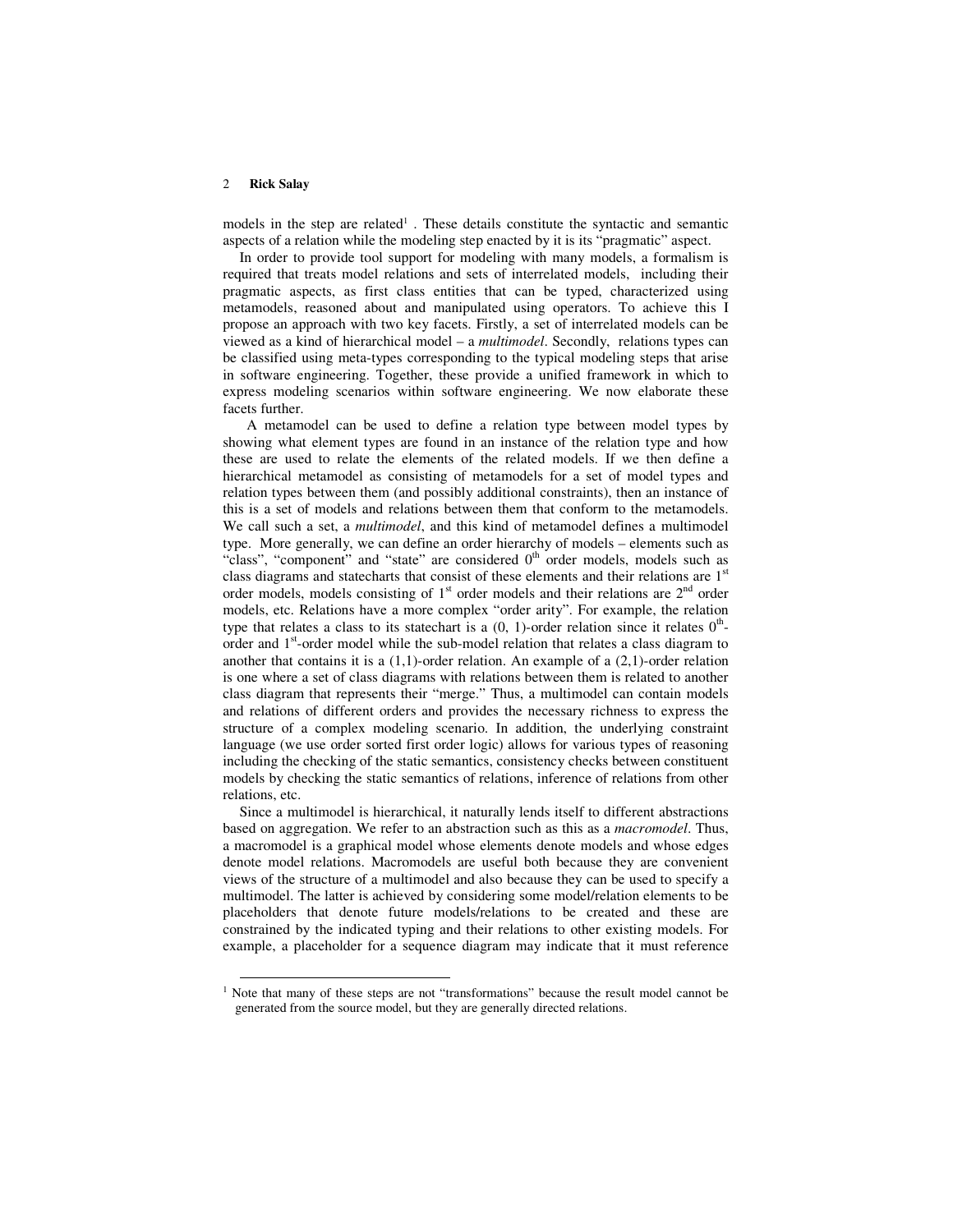classes in a particular existing class diagram and must refine a particular existing sequence diagram.

In addition to supporting model relation types as first class entities, we use syntactic, semantic and pragmatic aspects of relation types to classify them using meta-types. For example, the generic signature *Transformation*(*M, M1*) specifies a binary relation meta-type with instances being relation types such as the UML to Java transformation UML2Java(UML, Java). The key syntactic constraint of a transformation is that the *M1*-model must be uniquely determined once the *M-*model is given - thus, it acts like a function and we can also write it as

*Transformation*( $M$ ) $\rightarrow$  $M1$ . Some common subtypes of *Transformation*( $M$ ) $\rightarrow$  $M1$ 

include *Projection*(*M*) $\rightarrow$ *M1* and *Translation*(*M*) $\rightarrow$ *M1* which have additional syntactic and semantic constraints. Other relation meta-types include *Refinement*(*M*, *M1*), *Refactoring*(*M*, *M*), *Submodel*(*M*, *M*), *Aspect*(*M*, *M1*), *Homomorphism*(*M*, *M*), etc. These meta-types can be further qualified by the orders of the models they deal with. For example, *Refinement*( $M^0$ ,  $M_1^1$ ) classifies relations that decompose a  $0^{\text{th}}$  order model type (i.e. an element type) into a set of related elements represented as a 1<sup>st</sup> order model type while  $Merge(M^2) \rightarrow M1^1$  classifies transformations that merge sets of interrelated 1<sup>st</sup> order models into another 1<sup>st</sup> order model.

The key contribution of this framework is to provide a uniform approach for expressing different modeling scenarios that arise in software engineering. In particular, the fact that it is metamodel driven makes it applicable in a wide variety of situations including model driven engineering scenarios based on multi-view modeling languages such as UML or for related sets of domain specific modeling languages.

# **Related Work**

Existing work on dealing with multiple models has been done in a number of different areas. Metamodeling is a key component of any such formalism. The foundational work of Telos [12] on metamodeling within software engineering defined a very general approach to modeling at multiple meta-levels but did not address the definition of multiple model types. More recently, configurable modeling environments, sometimes called meta-CASE tools, allow model types to be defined and corresponding modeling tools to be automatically generated for creating and processing the models. These include the Eclipse Graphical Modeling Framework (GMF) [7], Generic Modeling Environment (GME) [13], Domain Modeling Environment (DoME) [5] and MetaEdit+ [10]. In each case, there is a metametamodeling language that is used for defining metamodels. All approaches allow the use of metamodels for defining model types containing simple elements and relations but not necessarily models containing models. This is the case with MOF and Ecore. In contrast, the MetaEdit+, DoME and GME tools do support models containing models – possibly because they emerged in the context of work in Method Engineering where the focus is on defining a single metamodel that encompasses an entire development method. However, even with these, model relations are not treated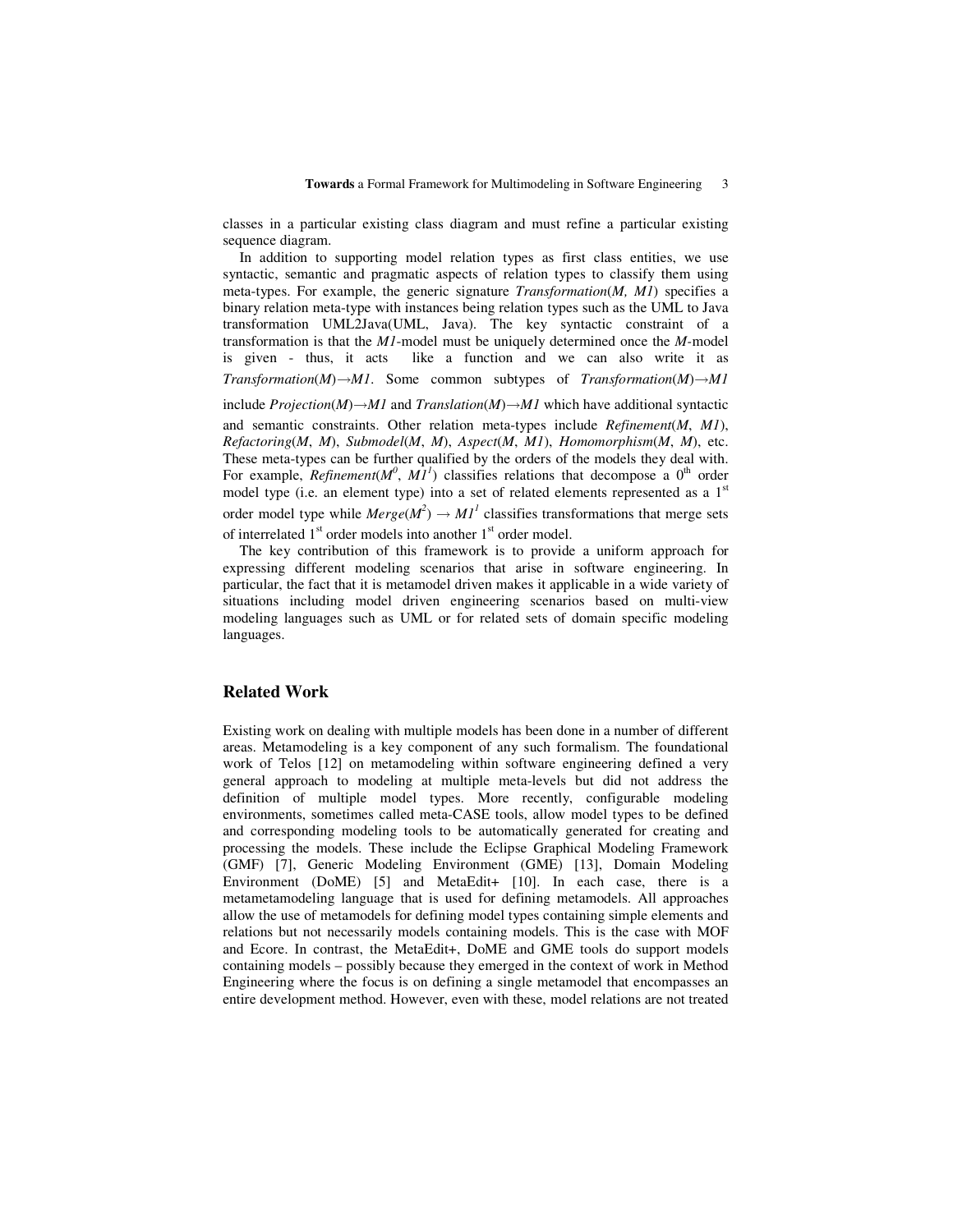#### 4 **Rick Salay**

as first class entities and cannot be defined in the rich ways that are required for general multimodeling.

The emerging field of Model Management [2] has close ties to my work. This has developed in response to the problems of dealing with multiple models in meta-data management such as the schema integration problem. A key part of the approach here is to express the relation between two models by defining a "mapping" between them and then treating models and mappings as basic units that can be manipulated at the macroscopic level by using a set of generic model management operators. This basic idea has been elaborated in various ways [6, 3, 4]. On the one hand, my focus is different than this work in that I am interested in supporting the modeling process whereas the motivation behind model management is primarily model integration. As a result, I have a richer taxonomy of model relation types and view model management operators as particular subclasses of the transformation meta-type. On the other hand, this work has strong mathematical foundations that may be of value in my framework. This is something I am investigating.

The concept of a macromodel is similar to that of a "megamodel" as first defined by Favre[8] and also later as part of the Atlas Model Management Architecture (AMMA) [1]. In both cases the elements of a megamodel denote models and the edges denote the relations between them. My approach differs from these in that a macromodel is type of model related to a multimodel in a formal way via abstraction, whereas a megamodel is closer to a form of documentation for a resource repository used in modeling.

## **Progress and Methods**

I have developed an initial candidate metamodeling formalism for multimodels based on sorted first order logic with transitive closure and use some facets of Institution theory [9]. An initial taxonomy of relation meta-types has also been proposed based on a survey of the software engineering literature. The intention is to refine this further in the context of actual usage scenarios.

In order to do some preliminary evaluation and experimentation with the framework, a hypothetical metamodel was defined for UML multimodels (called "UMLLite") and three multimodeling use cases were defined and tested on a set of UML diagrams sourced from a publicly available example project [11]. The first use case was to extend the set of diagrams to a multimodel based on the UMLLite metamodel by adding the model relations between the diagrams as specified in the metamodel. The macromodel was then produced to show the structure of this multimodel. The goal here was to informally determine whether a macromodel could be useful for making the set of models more comprehensible and this indeed seemed to be the case. A more rigorous evaluation is required to determine whether this is generally true. The second use case involved showing that this macromodel could be used to specify extensions to a multimodel. This experiment revealed that even a simple specification task sometimes needs to use relations between relations. Finally, the third use case was to show how to develop an operator (i.e. transformation) for constructing new sequence diagram refinements from existing ones. The conclusion